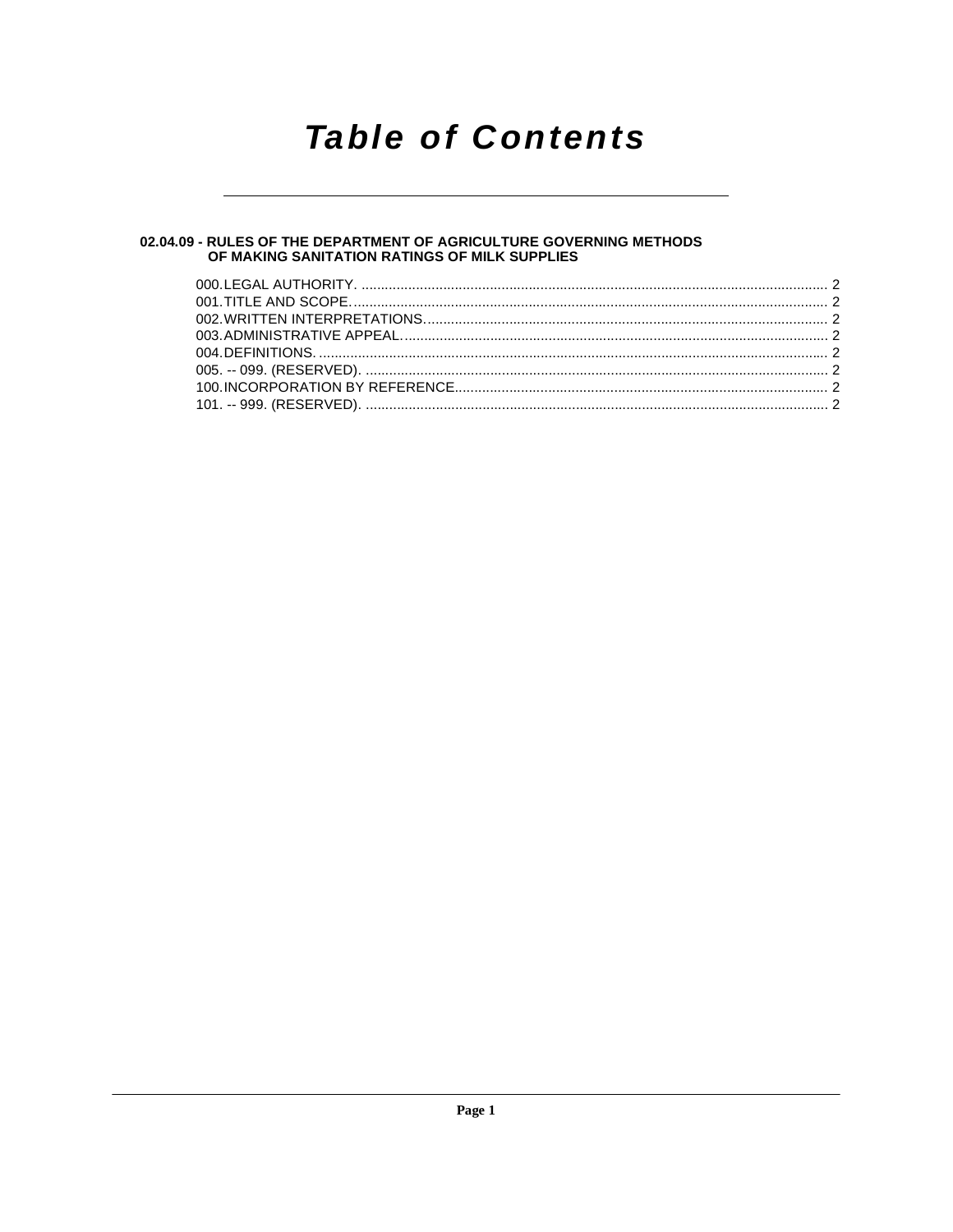#### **IDAPA 02 TITLE 04 Chapter 09**

#### <span id="page-1-0"></span>**02.04.09 - RULES OF THE DEPARTMENT OF AGRICULTURE GOVERNING METHODS OF MAKING SANITATION RATINGS OF MILK SUPPLIES**

#### <span id="page-1-1"></span>**000. LEGAL AUTHORITY.**

This chapter is adopted under the legal authority of Title 37, Chapter 4, Idaho Code. (4-8-94)

#### <span id="page-1-2"></span>**001. TITLE AND SCOPE.**

The title of this chapter is "Rules of the Department of Agriculture Governing Methods of Making Sanitation Ratings of Milk Supplies". This chapter has the following scope: These rules shall govern procedures for the evaluation of the sanitary quality of milk and milk products, dairies, processing facilities as outlined in the Pasteurized Milk Ordinance. The official citation of this chapter is IDAPA 02.04.09.000 et. seq. For example, this section's citation is IDAPA 02.04.09.001. (4-8-94) IDAPA 02.04.09.001.

#### <span id="page-1-3"></span>**002. WRITTEN INTERPRETATIONS.**

There are no written interpretations of these rules. (4-8-94)

#### <span id="page-1-4"></span>**003. ADMINISTRATIVE APPEAL.**

There is no provision for administrative appeals before the Department of Agriculture under this chapter. (4-8-94)

#### <span id="page-1-9"></span><span id="page-1-5"></span>**004. DEFINITIONS.**

The definitions for this chapter are those definitions found in the "Methods of Making Sanitation Ratings of Milk Supplies", 1989 Revision as amended.

#### <span id="page-1-6"></span>**005. -- 099. (RESERVED).**

#### <span id="page-1-10"></span><span id="page-1-7"></span>**100. INCORPORATION BY REFERENCE.**

<span id="page-1-11"></span>**01. Location Of Documents**. The Idaho Department of Agriculture incorporates by reference and adopts as its own, "Methods of Making Sanitation Ratings of Milk Supplies," the 1989 Revision, as amended.

 $(4 - 8 - 94)$ 

**02. Location Of Documents**. Copies of this publication are available from the Milk Safety Branch, Food and Drug Administration, Public Health Service, US Department of Health and Human Services, 200 'C' St., S.W., Washington, D.C. 20204 and through the Department of Administration, Office of the Rules Coordinator, located at 650 West State Street, Boise, Idaho 83720. (4-8-94)

#### <span id="page-1-8"></span>**101. -- 999. (RESERVED).**